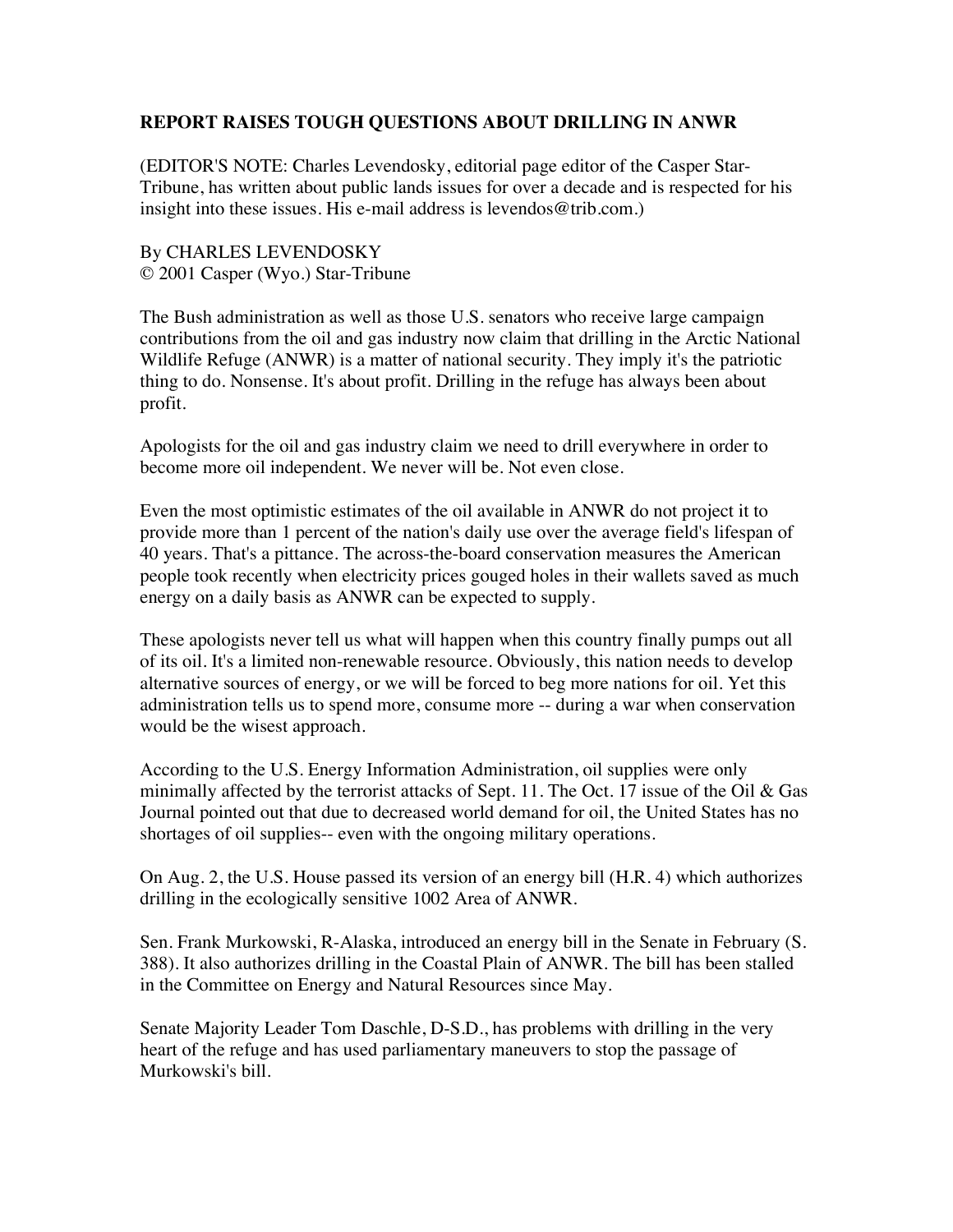Undoubtedly, he read the report prepared for Congress by the Congressional Research Service (CRS) regarding the problems related to drilling for oil and gas in ANWR. The report was released on Sept. 6.

The report notes that opening 1002 Area (the Coastal Plain) of ANWR to oil and gas development also opens Alaska Native lands within ANWR to such development -- all 100,000 acres. That fact alone ensures there will be no "small footprint," as it was described by President Bush, in developing oil and gas in the refuge.

ANWR is managed by the U.S. Fish and Wildlife Service, as all refuges are -- for the protection and preservation of wildlife. Under the two energy bills, the Bureau of Land Management would manage the leasing program, while the USFWS would only provide expertise on biological and wildlife issues. In effect, the bills divorce oil and gas development from the biological and wildlife purposes of the refuge.

Both energy bills begin with the assumption and legal stance that "the oil and gas leasing program and activities in the 1002 Area are compatible with the purposes for which the Arctic National Wildlife Refuge was established, and that no further findings or decisions are required to implement this determination." According to the CRS report, that statement could limit the USFWS's authority to impose conditions on leases and other activities such as building and operating port facilities, staging areas and personnel centers.

In direct contradiction to the "small footprint" argument, both bills use the phrase, "no significant adverse effect," a very low environmental standard in terms of a guide to leasing. The standard is only triggered by significant damage to the ecology or fish and wildlife of the Coastal Plain.

The authority to close an area to protect its wildlife is granted solely to the secretary of the Interior. The bills, thereby, preempt the Endangered Species Act which would normally be triggered if a species is jeopardized.

The authority to close areas on a seasonal basis to allow wildlife migration or to isolate caribou calving grounds only applies to exploratory drilling activities. The Senate bill grants no authority to Interior for seasonal closures during the production phase of oil and gas development.

Once the refuge is open to development, individual Native allotments within the Coastal Plain and other environmentally sensitive areas of ANWR could be used for surface development like staging areas and refuse storage. Native allotments within ANWR total more than 10,000 acres.

The Senate energy bill states that Congress finds an Environmental Impact Statement for the 1002 Area, which was completed in 1987, to be adequate to satisfy the legal and procedural requirement of the National Environmental Policy Act. The bill eliminates any